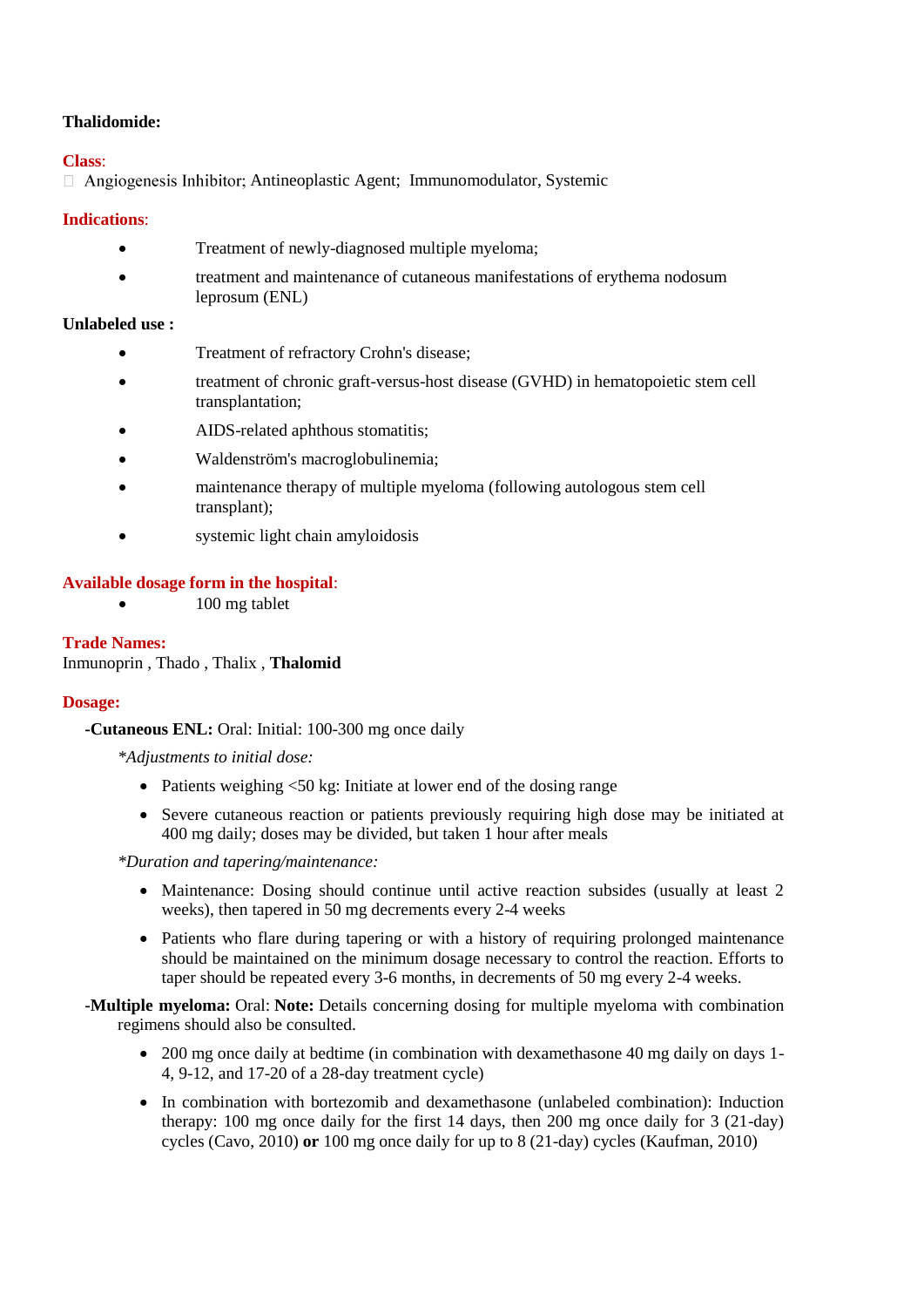- $\bullet$  In combination with melphalan and prednisone (unlabeled combination in U.S.): 200-400 mg once daily (Facon, 2007) **or** 100 mg once daily (Palumbo, 2008)
- *\*\*Canadian labeling:* Adults ≥65 years: 200 mg once daily; maximum: 12 six-week cycles (in combination with melphalan and prednisone)
- *-Multiple myeloma, maintenance (following autologous stem cell transplant; unlabeled use):* Oral: 200 mg once daily starting 3-6 months after transplant; continue until disease progression or unacceptable toxicity (Brinker, 2006) or 100 mg once daily starting 42-60 days following transplant; increase to 200 mg once daily after 2 weeks if tolerated; continue for up to 12 months (in combination with prednisolone) (Spencer, 2009)
- **-AIDS-related aphthous stomatitis (unlabeled use):** Oral: 200 mg once daily at bedtime for up to 8 weeks, if no response, then 200 mg twice daily for 4 weeks (Jacobson, 1997)
- **-Chronic graft-versus-host disease (refractory), treatment (unlabeled second-line use; optimum dose not determined):** Oral: Initial: 100 mg once daily at bedtime, with dose escalation up to 400 mg daily in 3-4 divided doses (Wolff, 2010) **or** Initial: 50-100 mg 3 times daily; maximum dose: 600-1200 mg daily (Kulkarni, 2003) **or** 200 mg 4 times daily (dose adjusted to goal thalidomide concentration of  $\geq$ 5 mcg/mL 2 hours postdose) (Vogelsang, 1992)**or** 100-300 mg 4 times daily (Parker, 1995)
- **-Crohn's disease, refractory (unlabeled use):** Oral: 50-100 mg once daily at bedtime (Vasiliauskas, 1999) **or** 200-300 mg once daily at bedtime (Ehrenpreis, 1999)
- **-Systemic light chain amyloidosis (unlabeled use):** Oral: 200 mg once daily (starting dose 50-100 mg once daily; titrate at 4-week intervals) in combination with cyclophosphamide and dexamethasone (Wechalekar, 2007)
- **-Waldenström's macroglobulinemia (unlabeled use):** Oral: 200 mg once daily for up to 52 weeks (in combination with rituximab) (Treon, 2008)

### **Geriatric**

Refer to adult dosing.

#### **Renal Impairment:**

 No adjustment is required for patients with renal impairment and on dialysis (per manufacturer). In a study of 6 patients with end-stage renal disease on dialysis, although clearance was increased by dialysis, a supplemental dose was not needed (Eriksson, 2003).

*Multiple myeloma*: An evaluation of 29 newly-diagnosed myeloma patients with renal failure (serum creatinine ≥2 mg/dL) treated with thalidomide and dexamethasone (some also received cyclophosphamide) found that toxicities and efficacy were similar to patients with normal renal function (Seol, 2010). A study evaluating induction therapy with thalidomide and dexamethasone in 31 newly-diagnosed myeloma patients with renal failure  $\overline{Cl_{cr}}$  <50 mL/minute), including 16 patients with severe renal impairment  $(Cl_{cr} < 30 \text{ mL/minute})$  and 7 patients on chronic hemodialysis found that toxicities were similar to patients without renal impairment and that thalidomide and dexamethasone could be administered safely (Tosi, 2009).

#### **Hepatic Impairment:**

No dosage adjustment provided in manufacturer's labeling (has not been studied). However, thalidomide does not appear to undergo significant hepatic metabolism.

#### **Dosing: Adjustment for Toxicity**

 **-ANC ≤750/mm<sup>3</sup> :** Withhold treatment if clinically appropriate

# **-Multiple myeloma:**

*-U.S. labeling:* Constipation, oversedation, peripheral neuropathy: Temporarily withhold or continue with a reduced dose